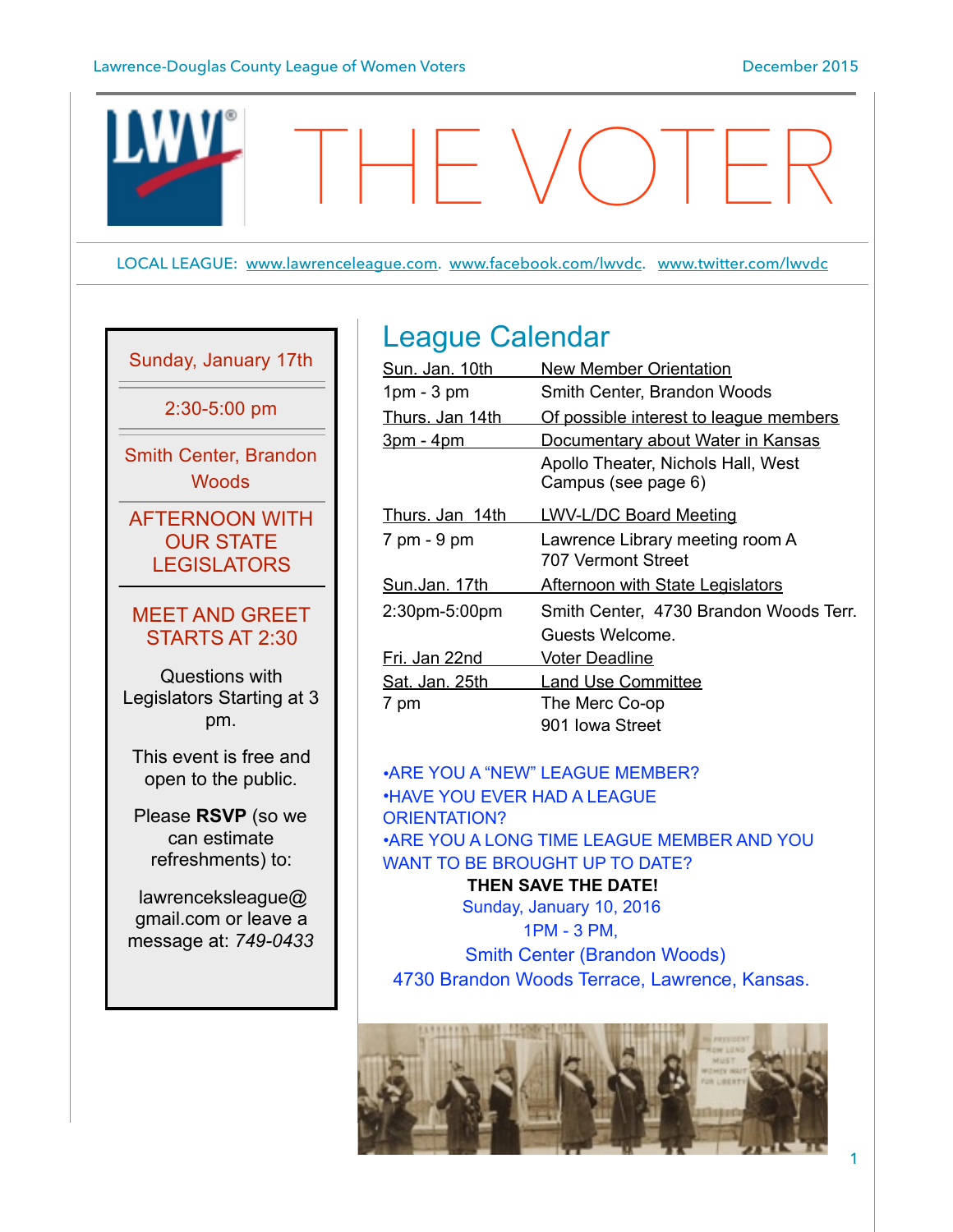# **President's Message**

As we gear up for the new year I thought it would be interesting to compare what is happening at the state level now vs. where we were a few years ago. Fortunately, our Voters make it easy to do that.

**In December, 2011 (the end of Governor Brownback's first term in office)** Kay Hale discussed the following five issues:

**1.** *Financial support for the Kansas Arts Commission has been eliminated;*

*2. The Legislature passed a budget that included the largest cut to public education in state history*

*3. Department of Social and Rehabilitation Service is being restructured with various functions assigned to other agencies;*

*4. A \$31 million federal grant that would have made it easier for thousands of Kansans to access more affordable health care was rejected and plans have been announced to reform the Kansas Medicaid system;*

**5. Administrative plans are underway to restructure the Kansas tax code.** 

So now, in December, 2015, (the end of Governor Brownback's second term in office ) here is a brief, very brief, (because these have all become complicated issues) summary of what has happened to the five issues mentioned by Kay in 2011:

**Kansas Arts Commission -** The Arts Commission and the Kansas Film Commission were combined with the Kansas Department of Commerce. Funding for the Art's Commission in 2013 was \$700,000 but it dropped to around \$200,000 in 2014 and 2015. Current state funding (which includes some fees) is expected to total around \$248,000. The State has been notified that they must have \$473,000 in funding by January 15, 2016 or the Arts Commission will lose \$591,000 in federal matching funds.

**Education Funding Cuts**: - 2011's largest cut to education in state history may have been topped by 2016's education cuts, depending on your point of view. The Governor and Legislature eliminated the 50 year old school finance formula

and provided funding to schools via block grants. According to the Governor's office, it is the largest increase in education in the state's history. Others disagree since the Governor is counting retirement system payments which were never included in the formula. Duane Goossen of the Kansas Center for Economic Growth, discusses the issue (and this chart) on his blog, ["The Kansas Budget".http://](http://www.kansasbudget.com) www.kansasbudget.com.

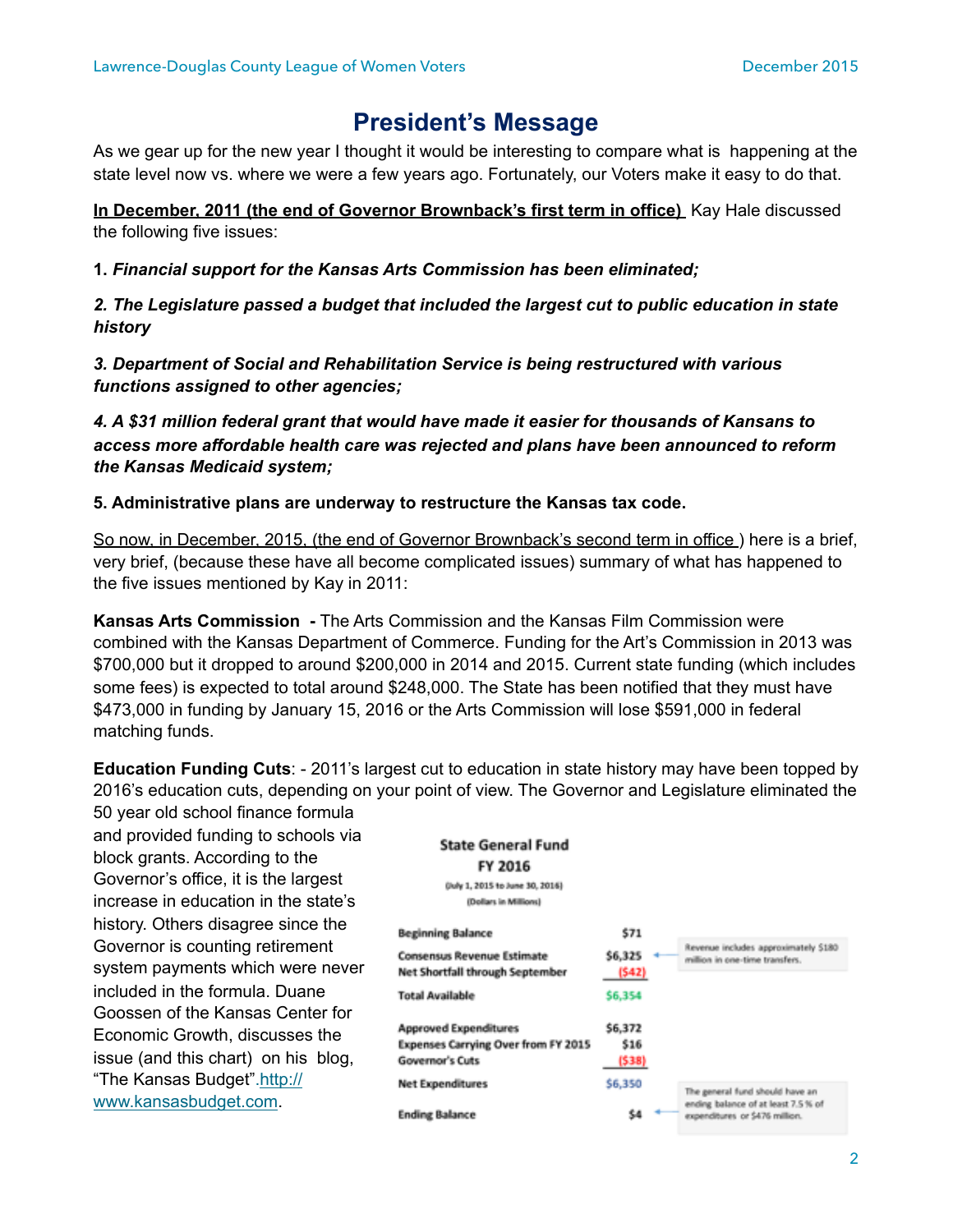*Department of Social and Rehabilitation Service is being restructured with various functions assigned to other agencies -* SRS was restructured into the Department for Children and Families (DCF) and the Kansas Department for Aging and Disability Services. Last year DCF was accused of aggressively auditing Head Start programs. **http://www.kansas.com/opinion/editorials/ article2831532.html**, and in the last few months DCF has been in the news due to problems with its foster care and adoption system. Problems range from the deaths of two children (one if foster care and one by his mother) last year, to allegations of the agency illegally screening potential foster or adoptive parents based on religion or sexual orientation. In addition, there is a substantial increase in the number of children being removed from their homes. The Governor recently said he supports a thorough review of the state's foster care and adoption programs.

*A \$31 million federal grant that would have made it easier for thousands of Kansans to access more affordable health care was rejected and plans have been announced to reform the Kansas Medicaid system -* Kansas still does not have Medicaid Expansion Neither the Governor nor a majority of the Legislature are in favor of Medicaid expansion.

In 2014, the Governor signed HB 2553. which allows Kansas to join 8 other states (so far) in a Health Care Compact. The Compact, which would have to be approved by Congress, would allow the participating states to opt out of federal control of Medicaid, Medicare and the ACA.

*Tax Reform* - The Kansas tax code was revised in 2012. Income taxes were reduced and taxes on owners of Sole Proprietorships, Limited Liability and S Corporations were eliminated. This caused a budget crises resulting in major changes to the tax code during the 2015 session including: an increase of the state sales tax from 6.15% to 6.5%, raising the cigarette tax from 79 cents a pack to \$1.29 per pack, providing a one-time tax amnesty for any taxes unpaid as of December 31, 2013, most deductions were eliminated. Itemizers will still be able to deduct 100% of their charitable deductions and 50% of their mortgage deductions, low income earners (single filers below \$5,000 and married below\$12,500) from the income tax, requires voter approval for cities and counties to spend property tax revenues about the rate of inflation, re-imposes income tax on guaranteed payments received by members of pass through businesses or payments of judgments, and, finally, if revenue growth exceeds 2.5% per year, income taxes will be reduced started in the year 2019.

All of these issues, combined with severely declining revenue, continue into 2016. Education, medicaid expansion and independence of the Judicial Branch are all poised to be hot button issues in the upcoming legislative session. Our work educating and registering voters continues to be invaluable.

Thank you everyone for your support and help this year.

| AFTERNOON WITH OUR STATE LEGISLATORS - SUNDAY - JANUARY 17TH 2:30-5<br>$\mathsf{p}$ pm.                      |
|--------------------------------------------------------------------------------------------------------------|
| <sup>1</sup> BRING GUESTS! There will be a question and answer period but -                                  |
| I IF YOU HAVE SPECIFIC QUESTIONS YOU WOULD LIKE ANSWERED PLEASE<br>SUBMITTHEM TO: lawrenceleagueks@gmail.com |
| Number of voters registered in 2015: 640                                                                     |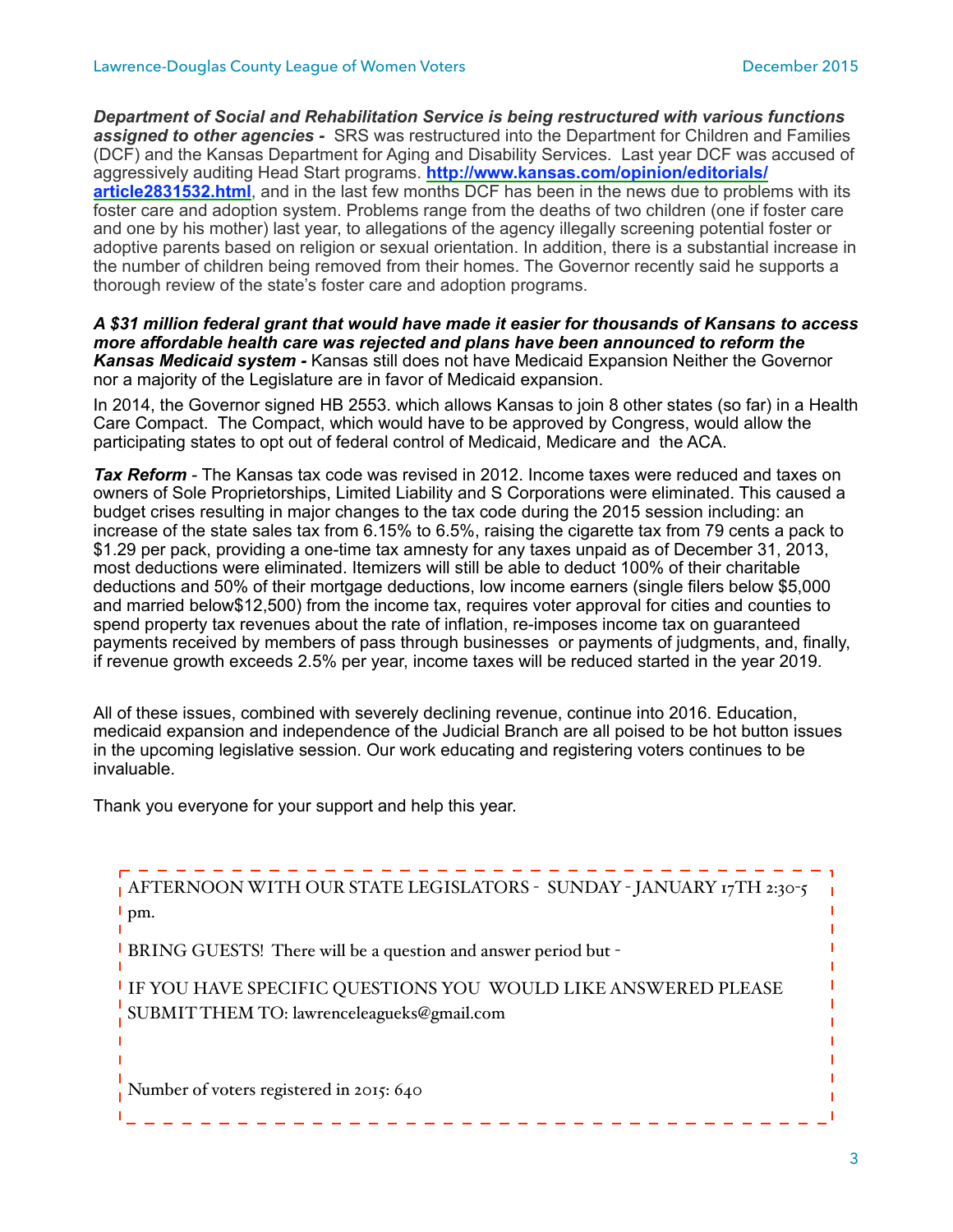### Highlights from the November Board Meeting

Present: Debra Duncan (President), Cille King (Vice-President), Marjorie Cole (Treasurer), Margaret Arnold, marci franciso, Janice Friedman, Midge Grinstead, Carol Klinknett, Marlene Merrill, Austin Turney. Excused: Marlaine Stoor, Melissa Wick

**President's Report:** Debra reported on our participation (Janice Friedman, Melinda Henderson, marci Francisco, Debra Duncan, Cille King, Marjorie Cole, Marlaine Stoor, Austin Turney, Melissa Wick and Patrick Wilbur) in the East Lawrence Neighborhood Association (ELNA) board election. 238 ballots were cast; there were 6 provisional ballots.

**Vice-President's Report:** VOTER NOTES (newsletter from the LWV-K) have featured information on gearing up to repeal the Death Penalty in Kansas and an appeal for observers to observe the legislature, offering support and training to league members who are interested. Another VOTER NOTES featured work of the League's Campus Initiative, including the development of a syllabus and a video to train college students to register voters. The LWV-K is researching voting machine recommendations to be used in advocacy (Johnson, Sedgewick, Shawnee and Wyandotte will be purchasing new voting machines).

**Treasurer's Report:** There was no income in October and expenses of \$524.36 (for state permember-payment (pmp), library rental for Hot Topic, and Voter printing). The Net Inflow/Outflow was -\$524.26. Current balances as of September 30 were Checking Account, \$7965.44; Money Market Account, \$2,104.99; and Stucky Account, \$3,631.07.

### **COMMITTEE REPORTS:**

**Voter Service Report:** Cille reported that there would be a large Naturalization Ceremony December 14, with 300 new citizens and their guests, held at the Lied Center. We will need a large number of volunteers to man six registration stations.

Cille also announced that both Free State High School and Lawrence High School would accept presentations from us during the next four weeks.

**Land Use Committee:** Debra reported discussion at the Oct. 17 meeting focused on the proposed rezoning of Sunrise on Fifteenth Street. The neighborhood is not expressing opposition but wants more time to examine the issue. No action was taken. There was concern about the short time given between the recommendations of the Planning Staff and the Commission meeting that leaves little time to study issues. Marci suggested that the staff should be asked about this and Debra said she would contact them.

**Hot Topics!:** Margaret reported that the next Hot Topic! Meeting will be November 19, in the Lawrence Library Auditorium from 11:30 to 1, on Tax Abatements. It was suggested that the City Attorney provide a short description of Tax Abatements prior to the speakers (Larry McElwain and Allan Ford) presenting the pros and cons for the city. The need to develop a calling tree to notify/ remind members of meetings was brought up.

**New Business:** On January 10, we will have an orientation meeting, Sunday, 1 pm-3 pm. Ellen Miller, the Membership Director on the LWV-K board will assist.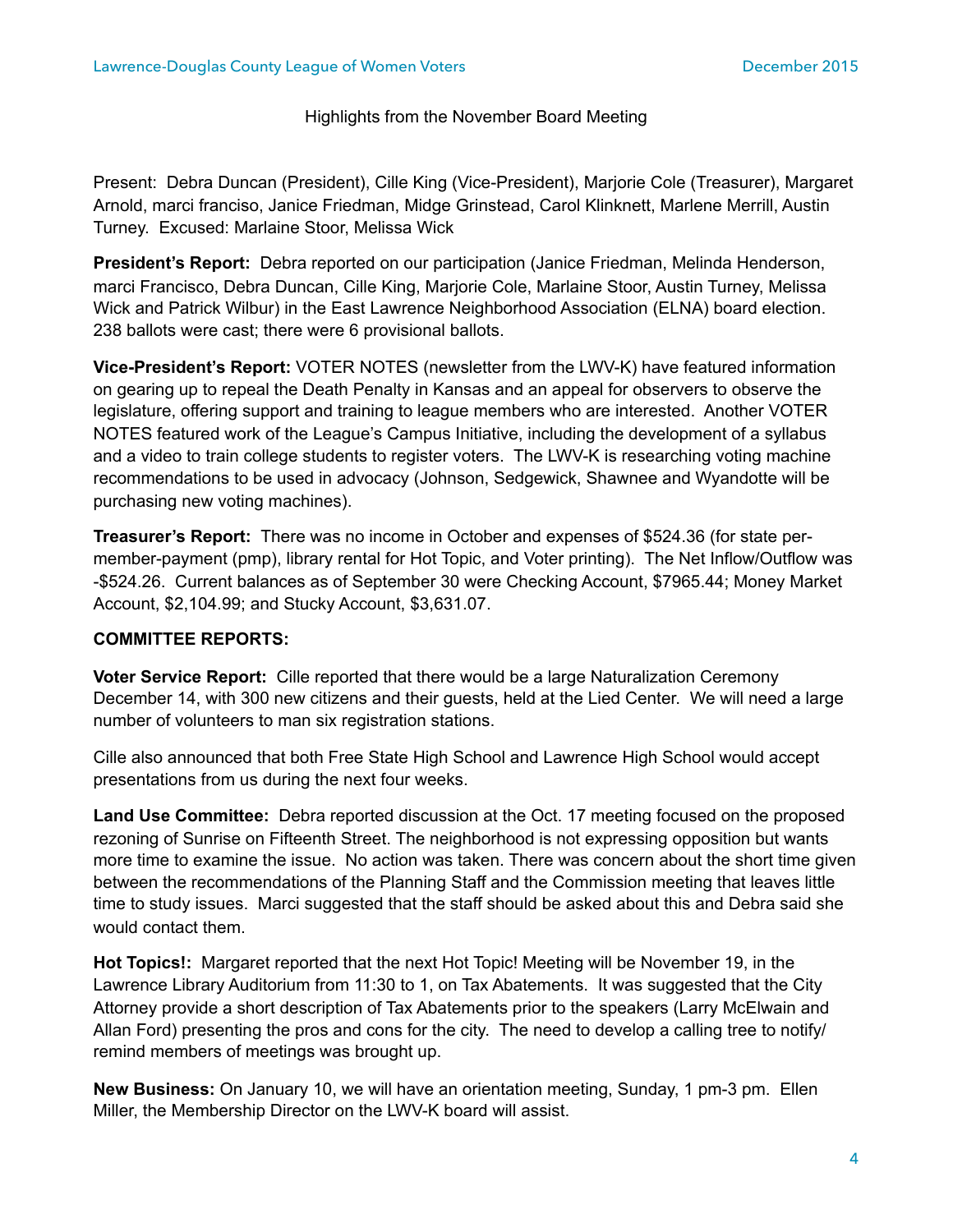**Future Planning:** Margaret has arranged for three upcoming events to be held at the Smith Center: Afternoon with the Legislators Sunday, January 17, 2016, the Fluker Award Luncheon Saturday, March 5 and the Annual Meeting on Sunday, April 16<sup>th</sup> with a luncheon at 11:30 am. — *Marjorie Cole*

#### *NEWS FROM OUR NATIONAL LWV:*

*Supreme Court Considers the Idea of Representation By: Jessica Jones 12/11/2015 #EveryoneCounts* 

*The U.S. Supreme Court heard arguments this week in a case that could forever change the way we view the political map. Evenwel v. Abbott, a case out of Texas, has the potential to upset the criteria for drawing state and local legislative districts so that districts would be determined by the total* 

*number of voters instead of total population. This case only effects state legislative districts as Congressional apportionment is covered in a different provision of the Constitution and would not be directly impacted.* 

*Currently, state legislative districts are drawn using data collected by the Census Bureau and are based on the total number of people who live in a community or state. Total population includes not only voters, but also children, noncitizens and unregistered voters. If the plaintiffs in Evenwel v. Abbott were to win their argument, state legislative districts across the country could be unconstitutional and practically all state legislative maps would need to be redrawn. The whole concept of representation would be changed and the influence of minority communities and those districts with significant numbers of children would diminish.* 

*Changing the criteria for how we establish legislative districts in the states would not only have far reaching impacts on equal representation and geographic distribution of power, but it would put many states in limbo for years to come. The last time the Supreme Court considered the question of representation in the 1960s, it took nearly a decade to settle the matter through the court system. Moreover, there is no reliable measure available to determine the number of voters in a state – the Census directly counts total population but citizens self-identify on voter registration questions during their surveys, making the data unreliable for so important a purpose. Lawsuits are sure to be filed as soon if a decision in favor of the plaintiffs is reached, in every state across the country challenging district lines* 

*The League submitted an amicus brief in Evenwel that supports the current practice of drawing district lines based on population counts. Counting population ensures that every man, woman and child has an equal representation in our democracy. Population counts ensure that everyone has a seat at the table and is simply the fairest way to protect our democracy and ensure equal representation for all. A decision in this case is expected by June 2016.*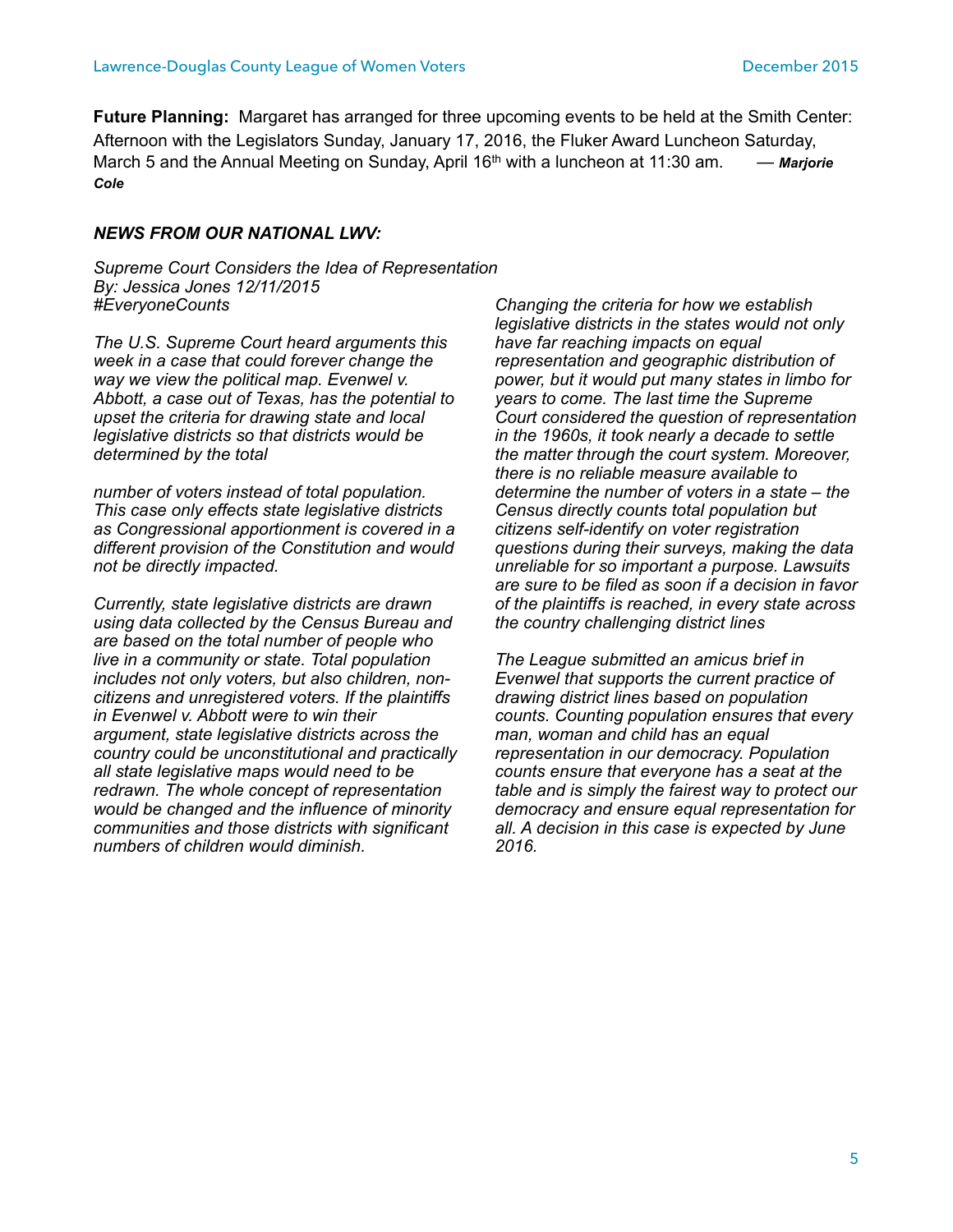## *The League is invited to watch Steve Lerner's documentary -January 14th, 3 pm.*

Susan Stover, a geologist and the Outreach Manager for the Kansas Geological Survey has invited members of the LWV Lawrence - Douglas County to view "When the Wells Run Dry", a 31 minute documentary about Kansas Water. It will be shown at 3:00 p.m., Thursday, January 14, 2016, at Apollo Auditorium, Nichols Hall, west campus, KU.

There will be an informal comment and discussion period after the screening, including with the film maker Steve Lerner.

As you know, the LWVK has a strong position on water and water conservation.

It was last updated in 2009 so it may be an issue that our league will want to address in the near future.

To read the LWVK positions on water go to:

http://www.lwvk.org/ [LWVKPostiionDetails.html#water](http://www.lwvk.org/LWVKPostiionDetails.html#water)

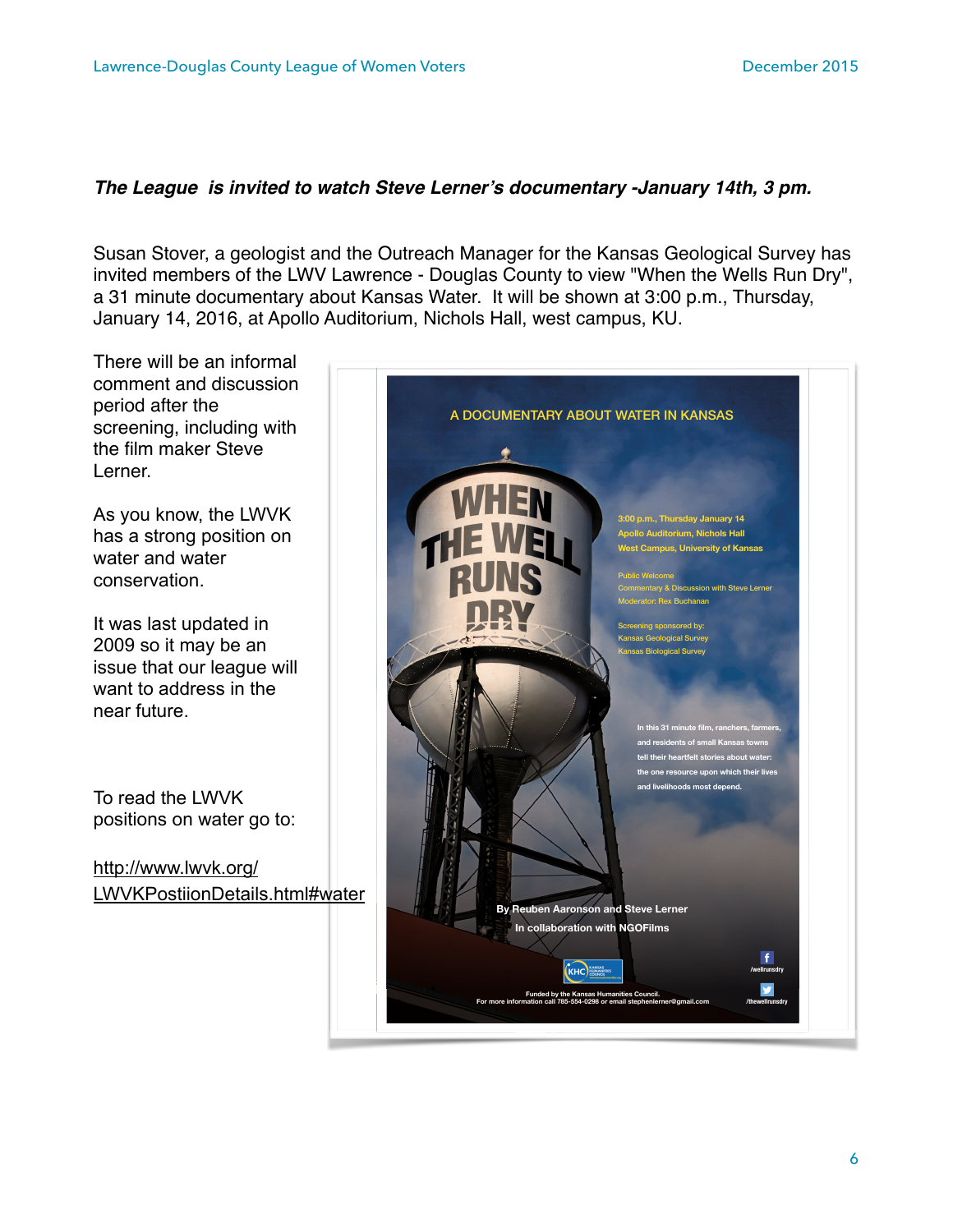National Voter Registration Act (NVRA or Motor Voter Act).

1. The [actual text](https://www.congress.gov/bill/103rd-congress/house-bill/2/text) of the NVRA

Here is a summary of portions of the law pertinent to the suspense list: National Voter Registration Act of 1993 - Requires each State to establish Federal election voter registration procedures by: (1) application made simultaneously with a driver's license

application; (2) mail; and (3) application in person at a designated Federal, State, or nongovernmental office, or at the applicant's residential registration site in accordance with State law.

Section 5: Declares that each State motor vehicle license application (or renewal application) shall simultaneously serve as a voter registration application with respect to Federal elections, unless the applicant fails to sign the voter registration

Save the date! The LWVs' 52nd National Convention Washington, DC, June 16 – June 19, 2016

 application. Sets forth provisions regarding: (1) forms and procedures; and (2) transmittal deadlines.

Section 8: Requires each State to: (1) assure that any eligible applicant who submits an application by a certain deadline is registered to vote in the election; (2) require the appropriate State election official to notify each applicant of the disposition of the application; (3) provide that the name of a voter may not be removed from the official list of eligible voters except by reason of death, criminal conviction, mental incapacity, change in residence, or voter request; (4) inform applicants of voter eligibility requirements and penalties provided by law for submission of a false voter registration application; (5) conduct a general program that makes a reasonable effort to remove from the official lists any voters ineligible by reason of death or change of address; and (6) ensure that the identity of any voter registration agency where a particular voter registered is not publicly disclosed.

For more information see the United States Election Assistance Commission: [www.eac.gov](http://www.eac.gov) Federal regulations http://www.eac.gov/assets/1/workflow\_staging/Page/27.PDF

### JUST IN CASE YOU MISSED IT - This was posted in November on the [LWV.org](http://lwv.org) blog:

Bending Over Backwards in Kansas You are here Home › Blog › Bending Over Backwards in Kansas By: Wylecia Wiggs Harris 11/19/2015 Support the Kansas League

We have a day for giving thanks. We have Black Friday and Cyber Monday two-for-one deals. And now we have Giving Tuesday for giving back to the community! #GivingTuesday is propelled by those who believe that passion and commitment can make a difference.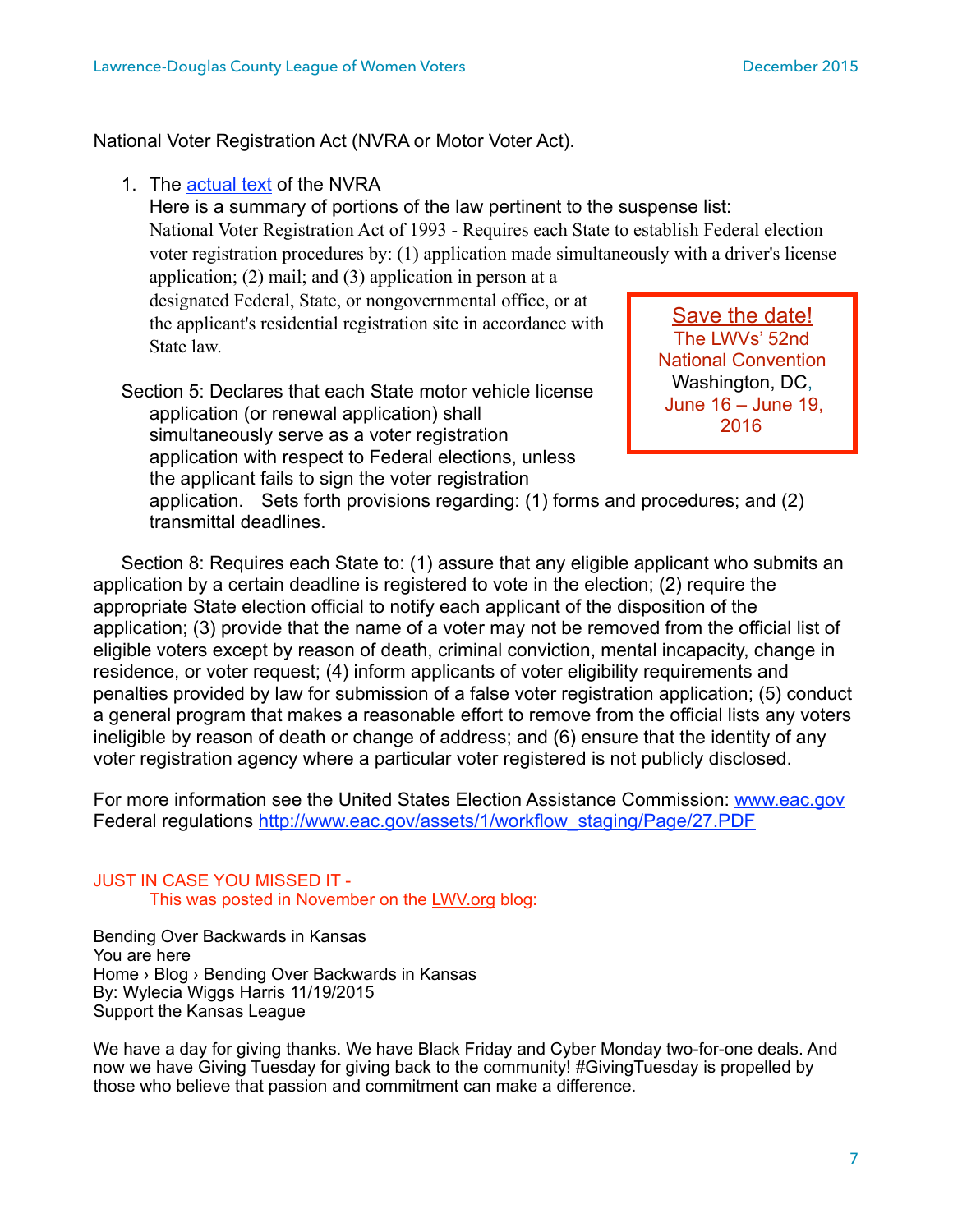Talk about adding insult to injury.

A state senator defending Kansas' outrageous proof-of-citizenship voter registration requirement claims it's out of "kindness" that his state is "bending over backwards" to help people register to vote.

Here's what's really going on:

First, a restrictive law in Kansas, championed by their Secretary of State, requires voters to present a birth certificate or other proof-of-citizenship when registering to vote.

But because most people don't carry that type of documentation around with them, tens of thousands of voters, mostly young people, who have attempted to register to vote have had their applications "suspended" until they could present proof-of-citizenship.

Then, last month, Kansas' Secretary of State ordered county election officials to begin purging all suspended applications more than 90 days old—forcing tens of thousands of potential voters off the rolls without enough time to provide the needed proof-of-citizenship. What's worse is that many people who are purged won't even know it until they show up to vote on Election Day!

In other words, the elected official charged with ensuring fair and free elections in Kansas is "bending over backwards"—to make voting MORE difficult for citizens.

It is a profoundly outrageous action.

And it's something the League of Women Voters of Kansas (LWVKS) refuses to accept. The League immediately launched an emergency initiative to reach all affected voters and help them complete their applications before they're purged from the rolls.

It's a massive undertaking—and I hope you'll take a quick moment to join me in sending the Kansas League your message of support.

And please accept my thanks for standing with the League in defending voting rights and protecting our democracy by increasing citizen participation—in your state and all across the country!

League supporters across the country do everything in their power to see that we're Making Democracy Work®, but the fight requires the help of all of our supporters. From fighting to protect voting rights, to curbing the influx of big money into politics and leading efforts to prevent climate change, the League is committed to informing and engaging Americans around the major public policy issues that impact our daily lives. On #GivingTuesday, December 1st, we ask that you think of the League as you reflect on the need to strengthen our great democracy through increased political participation.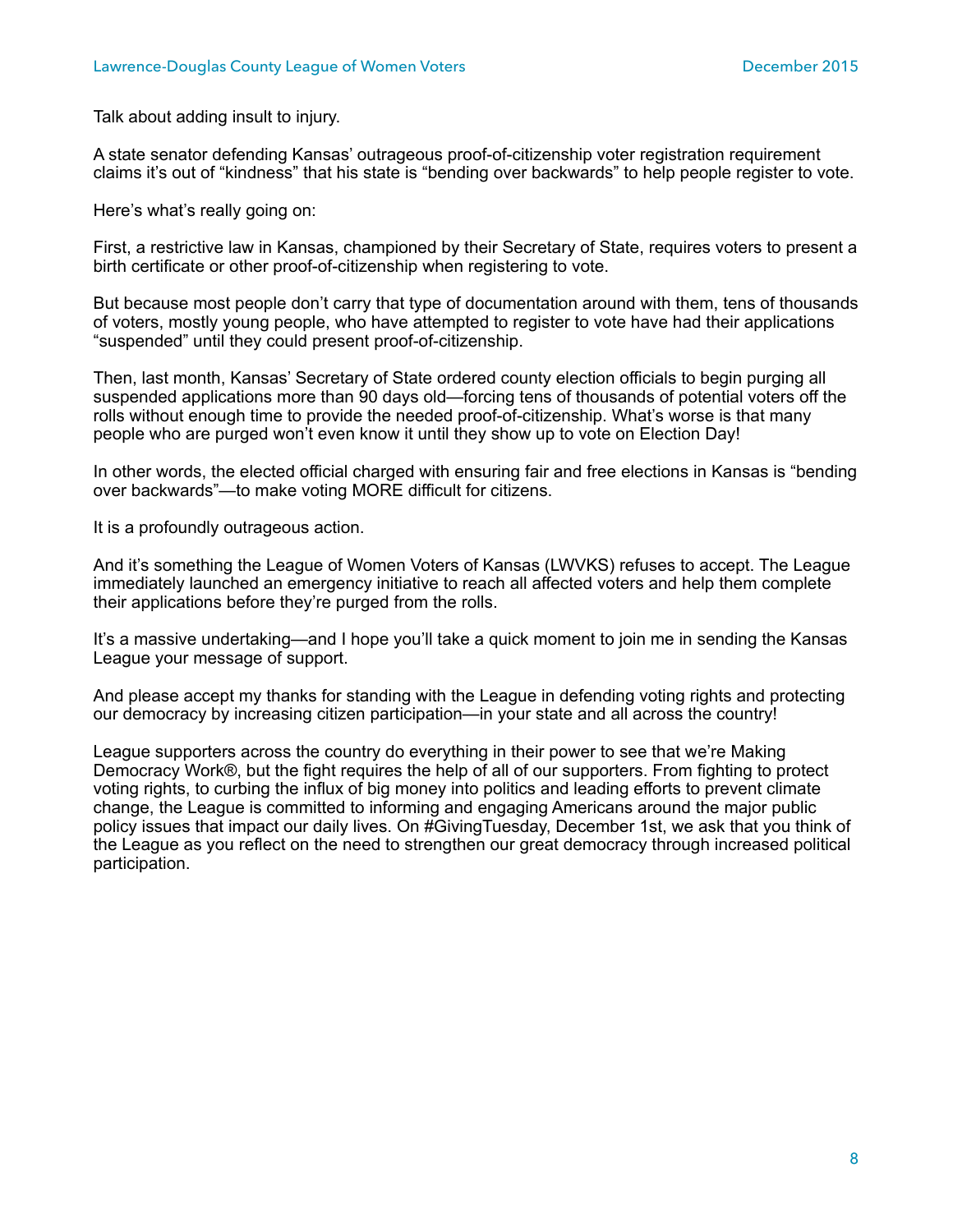

LEAGUE OF WOMEN VOTERS® OF LAWRENCE/DOUGLAS COUNTY Make a Difference – Join/Support the League!

Complete form; enclose check made out to LWV L–DC, and mail to the address listed below.

*(Membership is open to anyone who will be eligible to vote in the next November election. New or renewed memberships received now will expire March 31, 2016)* 

*Date \_\_\_\_\_\_\_\_\_\_\_\_\_\_\_\_ Renewing member\_\_\_\_\_ New Member.\_\_\_\_\_\_ I heard about the League via (Facebook, website, friend, other):\_\_\_\_\_\_\_\_\_\_\_\_\_\_\_\_\_\_\_\_\_\_\_\_\_\_\_\_\_\_\_\_\_\_\_\_\_\_\_\_\_\_\_\_\_\_\_\_\_\_\_\_\_\_\_*

| Suggested voluntary membership assessment: *       |       |                      |  |  |  |  |
|----------------------------------------------------|-------|----------------------|--|--|--|--|
| Approximate Household Income Individual membership |       | Household membership |  |  |  |  |
| Student**                                          | \$17  | \$29                 |  |  |  |  |
| Under \$25,000                                     | \$20  | \$35                 |  |  |  |  |
| \$25,000 to \$50,000                               | \$35  | \$55                 |  |  |  |  |
| Over \$50,000                                      | \$55  | \$85                 |  |  |  |  |
| Sustaining member                                  | \$100 | \$150                |  |  |  |  |
| Life member (of 50 years)                          | \$0   |                      |  |  |  |  |

\*Our membership assessment supports the National and State Leagues at \$49/member (\$31 National and \$18 State). \*\* High school or postsecondary student enrolled at least part time in an accredited institution.

\_\_\_\_\_ I am not a member, but would like to support the League with my contribution as indicated below.

|  | I have enclosed a contribution of \$ |  |  | for the League General Fund. |  |  |
|--|--------------------------------------|--|--|------------------------------|--|--|
|  |                                      |  |  |                              |  |  |

I have enclosed a contribution of \$ \_\_\_\_\_\_\_\_\_\_\_\_\_\_ for the League Education Fund

*\*\*\*This contribution is tax-deductible. Write check to "LWV Education Fund."* 

#### PLEASE PRINT

| Name $(s)$                                                                                                                                                                                       |                                                                                                              |
|--------------------------------------------------------------------------------------------------------------------------------------------------------------------------------------------------|--------------------------------------------------------------------------------------------------------------|
|                                                                                                                                                                                                  |                                                                                                              |
| Email                                                                                                                                                                                            |                                                                                                              |
|                                                                                                                                                                                                  | As a League member or supporter, I would like to help support League activities by participating as follows: |
| General Membership Meetings:                                                                                                                                                                     | Promotion of League to our Community:                                                                        |
| $\frac{1}{2}$ Set up and/or tear down                                                                                                                                                            | ___Public Speaking                                                                                           |
| $\mathbf{H}$ , $\mathbf{H}$ , $\mathbf{H}$ , $\mathbf{H}$ , $\mathbf{H}$ , $\mathbf{H}$ , $\mathbf{H}$ , $\mathbf{H}$ , $\mathbf{H}$ , $\mathbf{H}$ , $\mathbf{H}$ , $\mathbf{H}$ , $\mathbf{H}$ |                                                                                                              |

| Hospitality (provide coffee/tea/dessert)                                                                                                       | Represent League at community events                                                |  |  |  |
|------------------------------------------------------------------------------------------------------------------------------------------------|-------------------------------------------------------------------------------------|--|--|--|
| Taking notes/writing up report of<br>meeting                                                                                                   | Observer corps (attend/report on government<br>meetings)                            |  |  |  |
| Membership:<br>Recruitment                                                                                                                     | -Help with research for League studies on issues<br>Serve on the Board of Directors |  |  |  |
| Mentor/follow-up with new members<br>__ Provide a ride to a fellow member<br>__ Phone members without internet access<br>about special updates | I have the following skills:<br>Editing articles/reports<br>Database management     |  |  |  |
| Voter Services:<br>__ Register voters                                                                                                          | Microsoft Word/Excel/Quickbooks<br>Website/Social Media design/<br>management       |  |  |  |
| Help with voter education                                                                                                                      | My interests include:                                                               |  |  |  |